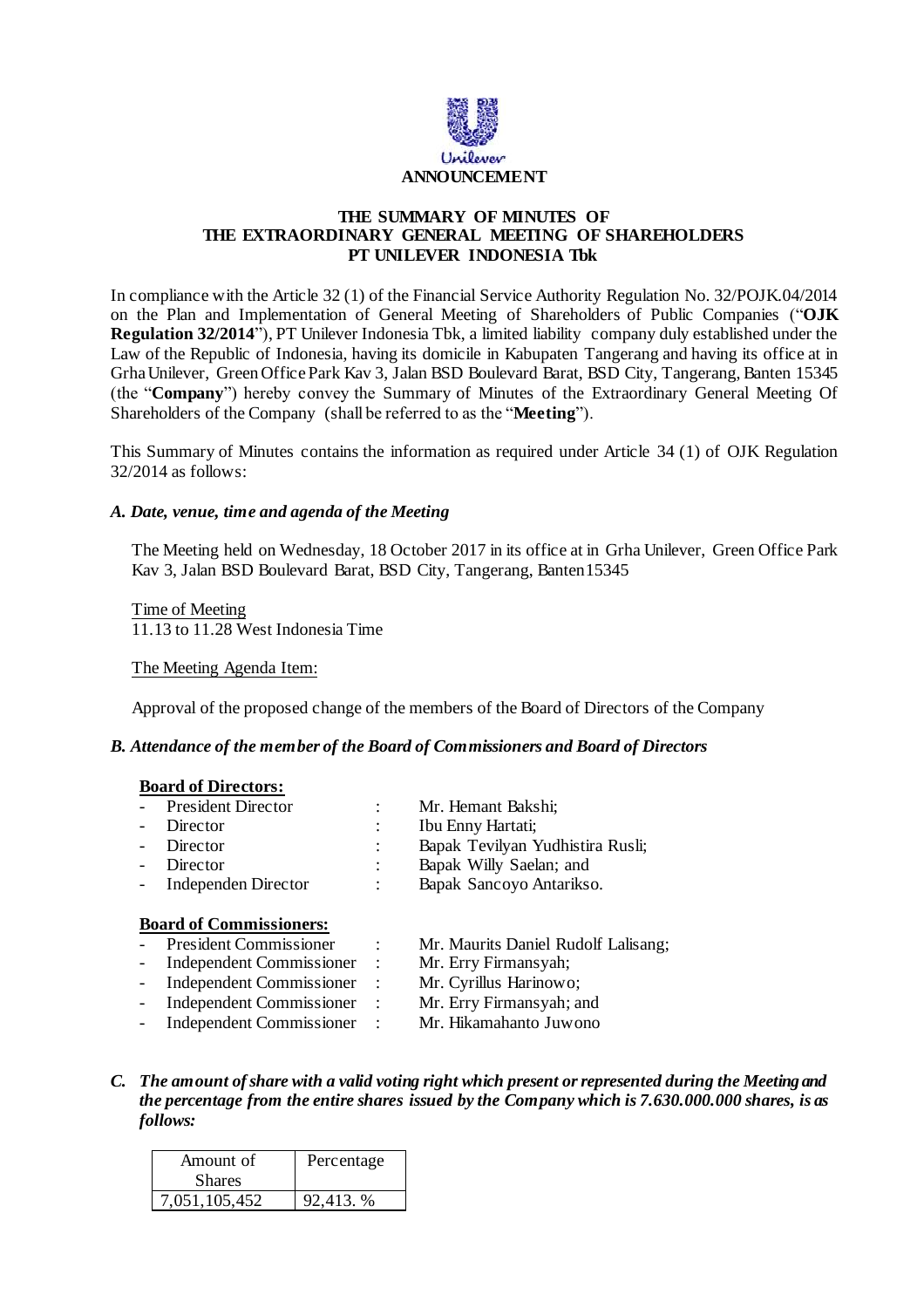# *D. The opportunity for question and/or opinion on the agenda of the Meeting*

At the end of the discussion for theMeeting agenda, the Chairman of the Meeting give the opportunity to the shareholders or its representatives present at the Meeting to raise a question and/or opinion towards the agenda.

# *E. The number of shareholders raising questions and/or opinion with regard to the agenda of the Meeting.*

There are no shareholders or proxy that submit any question and/or opinion in the Meeting

## *F. Decision taking mechanism of the Meeting*

Pursuant to the provision of Article 15.8 of the Articles of Association of the Company which has also being specified in the Procedural Rules of the Meeting which has been distributed to the shareholders and/or its proxy appear in the Meeting, the decision is taken based on the mutual consensus. If the mutual consensus failed to be reached, the decision will be taken based on the voting mechanism of an approving vote of more than ½ (one half) part of the validly casted vote during the AGM.

The proposal for the agenda of the Meeting had been validly approved through a voting mechanism, with the result as set out in part G below.

## *G. The outcome of the voting of the Meeting*

The voting for the agenda of Meeting has been counted, validated and announced by an independent party Dewi Sukardi, S.H., M.Kn, public notary and is conducted with the same amount of share with a valid voting right which present or represented in the Meeting and the percentage is stipulated in below table.

| <i>Approve</i>       | <i>Disapprove</i> | Abstain           | <b>Total Approve</b> | No vote       |
|----------------------|-------------------|-------------------|----------------------|---------------|
|                      |                   |                   | $+Abstain$           |               |
| 6,968,637,135        | 8,665,526 shares  | 73,786,860 shares | 7,042,423,995        | 15,931 shares |
| shares $(98.830, %)$ | $(0.123\%)$       | $(1.046\%)$       | shares $(99.877%)$   |               |

# *H. Resolution of the Meeting*

- 1. To accept the resignation of Mrs. Annemarieke de Haan from position as Director of the Company, effective as of 31 August 2017 and to give full acquittal and discharge for managerial actions and the performance of the authority during the term of office as a Director of the Company, to the extent their actions are reflected in the books of the Company.
- 2. To appoint Mrs. Ira Noviarti as a Director of the Company, effective as of the closing of this Meeting until the closing of the Annual General Meeting of Shareholders of the Company to be held in 2020;
- 3. To confirm the composition of the Board of Directors of the Company effective as of the closing of this Meeting until the closing of the Annual General Meeting of Shareholders of the Company to be held in 2020 as follows:
	- President Director: Mr. Hemant Bakshi:
	- Director: Mrs. Enny Hartati;
	- Director: Mr. Tevilyan Yudhistira Rusli;
	- Independent Director: Mr. Sancoyo Antarikso
	- Director: Mr. Willy Saelan;
	- Director: Mrs. Amparo Cheung Aswin;
	- Director: Mr. Vikas Gupta;